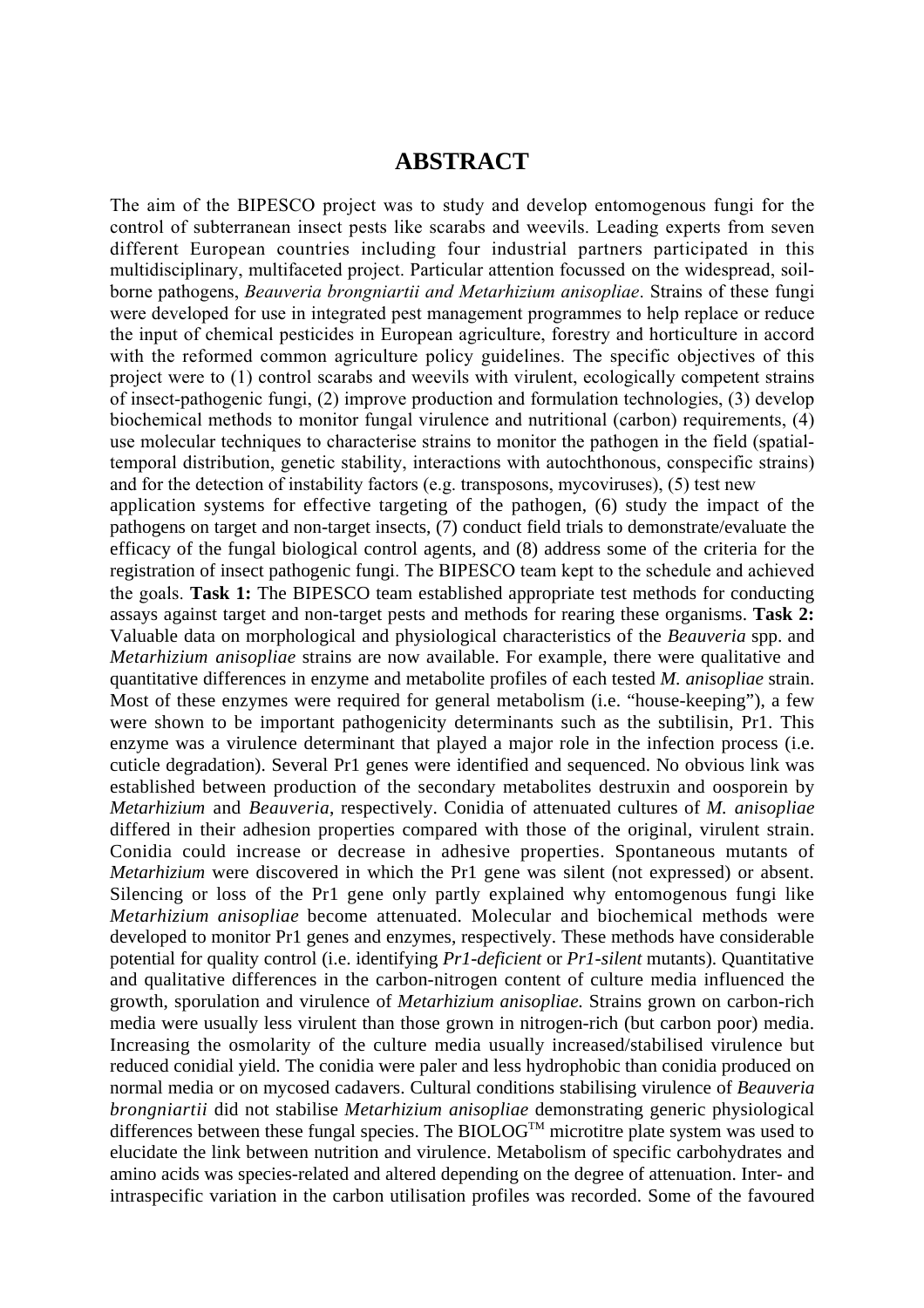substrates included Monosaccharides and polymers (Tween 40 and Tween 80), disaccharides (e.g. sucrose) and sugar alcohols (e.g. xylitol). Extensive testing of liquid media revealed the Catroux-medium as the most suitable for mass production of *B. brongniartii*. Standard C- and N-sources could successfully be replaced by cheap compounds like molasses or brewer's yeast. **Task 3 and 4:** Knowledge on the production of aerial conidia, submerged spores and biomass of *B. brongniartii* facilitates extensive field trials but also extension of this knowledge to other mycopesticides. With June 2000 B*eauveria brongniartii,* produced on sterilised barley kernels, became registered as a biocontrol agent by the Austrian plant protectant legislation. The product name is Melocont®-Pilzgerste and is the first effective propagule against *Melolontha* spp. in an EEC-member state.

**Task 5:** Molecular methods and tools were established for characterising promising fungal strains. Protocols were developed for the molecular characterisation of fungal BCAs based on RFLPs of mtDNA, protease-gene differences and various amplified rDNA regions (18S, ITS-5.8S-ITS, 28S). These protocols were refined to optimize detection of *Beauveria* and *Metarhizium* at the species and strain levels and are now available for further scheduled demonstration projects. **Task 6:** The research work (field studies and laboratory work) could only be finalised with the assistance of the BIPESCO consortium from five European countries. One of the priorities in this task was to evaluate the susceptibility and behaviour of a range of non-target invertebrates to *B. brongniartii* and *M. anisopliae* strains. No side effects of the application of *B. brongniartii* were estimated on earthworms and collembolans in field trials and in bioassays.

Field trials were carried out in Austria, Denmark, Italy, Germany and Switzerland with different climatic and soil conditions. In Switzerland  $40 \text{ kg}$  ha<sup>-1</sup> of the commercial product of *B. brongniartii* were applied and the development of the fungus in the soil was studied using the isolation technique on selective medium and the *Galleria* bait method (GBM). The results were analysed in relation to presence/absence of the host and in relation to chemical and biological soil properties. The reduction of fungus density after two seasons post-application in absence of hosts was high and differed significantly from that in presence of host. A multiple regression analysis revealed a strong correlation of fungal growth with temperature, clay content and catalase activity. *Beauveria brongniartii* and *Metarhizium anisopliae* were re-isolated from soils after treatment with *B. brongniartii*. The results revealed a negative correlation between the two fungi. However, this interaction is believed to be an effect of the isolation methods and not the result of a competition in the soil.

Melocont®-Pilzgerste, the commercial product based on barley kernels colonised by *Beauveria brongniartii*, was tested against the common cockchafer *Melolontha melolontha* in large field trials over a period of 3–6 years. The barley kernel product was applied in pastures in Austria, Italy and Switzerland with a slit seeder at various times of the year. Highest efficacy of the product was achieved by incorporating the inoculum into the soil at a depth of 3 to 10 cm. The results of field trials in Austria conducted between 1995 and 2000 with the barley kernel product indicated that the density of *B. brongniartii* increased continuously after each of the five applications performed between autumn 1994 and autumn 1997. Microsatellite marker analysis allowed to demonstrate that the applied strain and re-isolated strains were identical. The application of the *B. brongniartii* barley kernel product resulted in a sufficient suppression of cockchafer populations after only 2 years of application. Similar results can be expected for the control of weevils with *Metarhizium anisopliae*.

The non-confidential information is already published and/or in press in 25 international, refereed scientific papers. Additionally, 109 BIPESCO contributions also provide information that will help end users (e.g. policy makers, registration authorities, industry) and the public in making more informed decisions regarding the use and the risks, if any, that fungal BCAs may poses to plant, human and animal health.